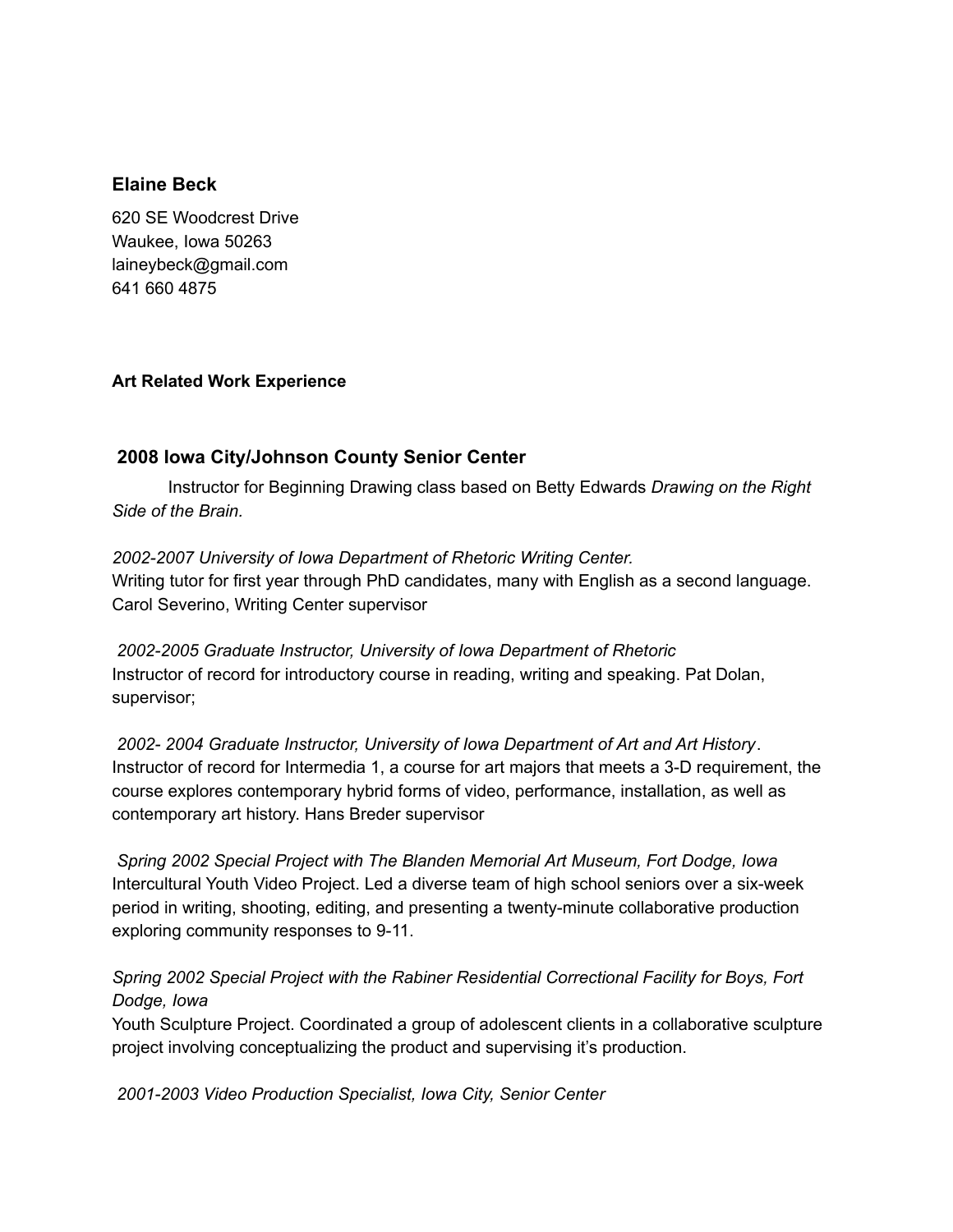Responsible for implementing transition to digital production, preparing training manuals and teaching senior citizens video production. Duties also include supervising work-study students, managing the office, and preparing the budget. Susan Rogusky, supervisor

*1999 Art Instructor OASIS Alternative High School, Oskaloosa, Iowa* Created and initiated individualized art processes for at-risk students Tucker Lillis, Superintendent

*1996-1999 Art Instructor, Pella Arts Council, Pella, Iowa* Developed and led workshops on creativity for corporate groups Sheryl Ellinwood, coordinator

*1986-1990 Social Studies Instructor, Knoxville Community Schools, Knoxville, Iowa* Researched and implemented student centered curriculum in civics, American History, and human relations. Coached a team of students to a state title in the Mock Trial competition. Mike Spolar, principal

*1983-1986 Social Studies Instructor, Twin Cedars Community Schools, Bussey, Iowa* Taught government, economics, psychology and sociology taught government, economics, psychology and sociology Oran Teut, principal

#### **Education**

MFA in Intermedia, University of Iowa, May 2004

MFA in Visual Art, Vermont College, Norwich University-February 2002

B.A. University of Northern Iowa, in Social Science Secondary Education, Graduated with honors 1983

## **Exhibitions and Shows**

 Lainey's Landscape, Iowa City Senior Center Gallery, Iowa City, Solo Show Iowa Made, CSPS, Cedar Rapids, Iowa, Group Show Ugly Colors, William Penn University, Oskaloosa, Iowa, Solo Show Rural Route Film Festival, Galapagos Gallery, Brooklyn New York, Amsterdam, Omaha, Atlanta, and Cedar Rapids MFA Thesis Show UI Museum of Art Iowa City International Documentary Film Festival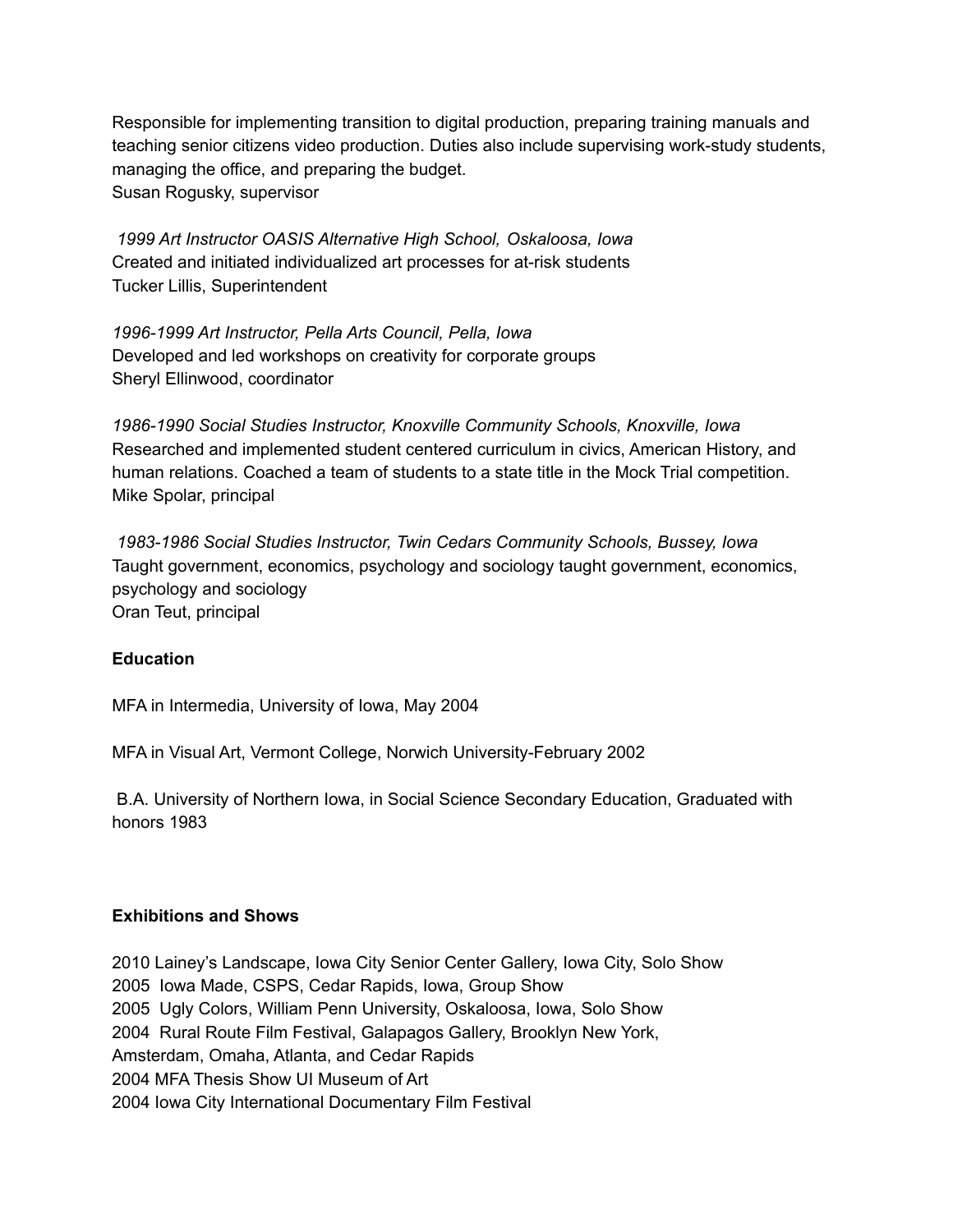GardenFresh, Chicago IL. Group show

 colorBASIC, Mt Mercy College, Cedar Rapids, Iowa with Kelli Spengler and Matthew Butler

Guest Artist, Cedar Rapids Museum of Art

Guest artist Des Moines Art Center,

MFA thesis show, T.W. Wood Art Gallery, Montpelier, Vermont

 Ugly Colors, Solo Exhibition, Parquet Gallery, UI School of Art and Art History, Iowa City Midwest Multimedia Show University of Northern Iowa, Cedar Falls, Iowa

 The Chair Project an interactive, collaborative community project in Oskaloosa, Iowa HABEAS CORPUS Tour: guest artist at UIMA Performance Spectacular UI Museum of Art Atrium, Iowa City and CSPS, Cedar Rapids, IA.

 Thaw, Festival of Experimental Film, Video & Digital Media. UI Museum of Art, Carver Gallery, Iowa City, IA.

.2001 Trace Structures live webcast group show with University of Dortmund, Germany,

University of Oklahoma, University of Washington, and University of Iowa

 Translations, Group show, University of Iowa and University of Dortmund, Germany at UI Art museum

Guest Artist Intermedia 1 class University of Iowa, Joe Hall instructor

One Million Acres-Solo Exhibition, Burlington Arts for Living Center

One Million Acres-Solo Exhibition, Indian Hills Community College

Faces-Group Show, Kirkwood Community College. Joe Patrick, curator

Middle of March Exhibit-Group Show, The Fine Arts Council, University of Iowa

National Small Oil Painting Exhibition, Wichita Center for the Arts, Kansas

Cover drawing for "100 Words" Poetry magazine, UI International Writing Program

3rd Annual Juried Show, Arts for Living Center, Burlington. Deborah Leverton, curator

Group Show-Gallery Artists, The Gallery, Fairfield, Iowa

67th Annual Open Art Exhibition, The National Art League, Douglaston, New York

Fractions-Group Show, Agora Gallery, New York, New York

14th Annual Women1s National Juried Art Exhibition, Ozark Center for the Arts,

1992,95, 98, 99 Foyer Gallery, William Penn College, Oskaloosa, IA Solo Exhibitions

# **Awards**

 Iowa City Public Library Purchase Award University of Iowa Center for Teaching Best of Competition Des Moines Art Center Film+Video +DVD Competition Best of Show, Art on the Square, Oskaloosa, Iowa Main Street Iowa Design Award First Place, Pella Arts Council Art on the Square First Place, Family Arts Festival, Ottumwa, Iowa First Place, Art on the Square, Oskaloosa, Iowa Second Place, Art on the Square, Oskaloosa, Iowa